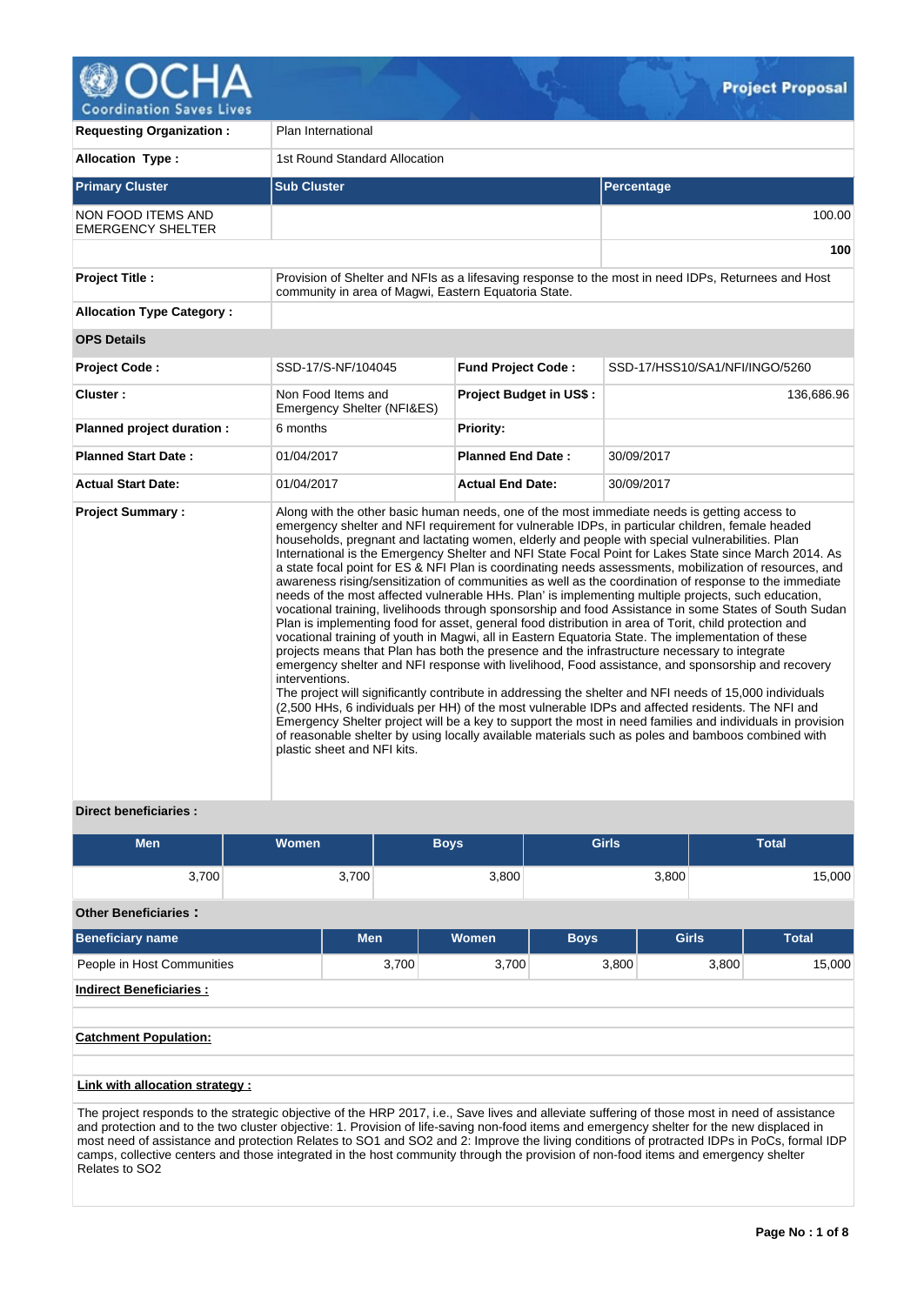# **Sub-Grants to Implementing Partners : Partner Name Partner Type Partner Type Budget in US\$ Other funding secured for the same project (to date) : Other Funding Source Other Funding Amount Organization focal point : Name Title Email Phone** Ghebrehiwet Hailit Food Assistance and Nutrition Manager ghebrehiwet.hailit@plan-international.org +211956073517 Gashaw Dagnew Business Development Specialist gashaw.dagnew@plan-international.org +211922555063 Daniel Muchena Country Director Daniel.Muchena@plan-international.org +211922555046 Julie Bati **Business Development Officer** Julie.Bati@plan-international.org +211956191181

# **BACKGROUND**

### **1. Humanitarian context analysis**

The outbreak of violence in Juba in December 2013 and recently in July 2016 resulted in widespread damage to people's homesteads, properties, loss of life and displacements. South Sudan's 2017 Humanitarian Needs overview report highlighted that a total of 1.9 million people are internally displaced while a further 1.3 million have fled to neighbouring countries. The effects of the July 2016 fighting continues today with further fighting across the country especially in the traditionally peaceful Greater Equatoria region, further spiking displacement figures. Eastern Equatoria State have experienced a significant share of the effects of both the December 2013 fighting as well as the July 2016 fighting. Following the December 2013 fighting, Eastern Equatoria hosted a significant number of internally displaced people primarily in Melijo IDP Camp as well as other areas around Nimule, Magwi and Torit where IDPs were living with host communities. Following the recent outbreak of fighting in July 2016, Eastern Equatoria turned from being a peaceful region into a centre of hostilities in areas around Pageri, Nimule road, Magwi, Torit among other areas. Many people were displaced both internally and into neighbouring Uganda. People's homesteads and household properties were not spared as some were burnt down. This proposal seeks to respond to both the effects of the protracted 2013 displacement situation as well as the effects of the July 2016 fighting in Eastern Equatoria.

As the rain season is approaching people whose houses were damaged during fighting and continuing reprisal attacks in Eastern Equatoria require protection from the effects of the approaching rain season.The majority of people, in particular the displaced, women headed households and those with no or limited productive assets, are living in a state of extreme poverty and they cannot access basic services. Along with other basic human needs, one of the most immediate needs is getting access to NFI and emergency shelter kits for vulnerable people in particular children, lactating and pregnant women, displaced people, elderly and people with special vulnerabilities. This proposed project seeks to meet the Shelter and NFI needs for vulnerable households affected by the conflict in Eastern Equatoria State.

Communities are in desperate need of NFI and shelter materials as a step of support improving their lives to cope in managing recurrent shock and build resilience. In order to have effective and efficient response to the needs Plan will continue to lead the Emergency Shelter and NFI sub cluster in Lakes State and continue with its current mobile response in Eastern Equatoria to reach many people that are mostly in need of NFI and emergency shelter:

Call for meetings, coordination of needs assessments, mobilization of resources, and sensitization of communities and coordination of responding to the immediate needs of the people.

### **2. Needs assessment**

Plan International participated in recent inter-agency multi-sectoral assessments in areas of Eastern Equatoria and Central Equatoria to determine the extent of needs of the population that we serve. The Multi Sector rapid assessment that was conducted in Magwi in September 2016 recommended the delivery of short term humanitarian assistance in areas around Magwi while continuously monitoring the security situation. Another NFI and Shelter Needs assessment that was conducted in November 2016 recommended the need to respond to households affected in Budi County and Torit County especially people living in the school and payam headquarters in Narus, Nadapal and other areas. A number of assessments in sectors of WASH and Sanitation, Nutrition were conducted and these will be used in geographical targeting for this project.

### **3. Description Of Beneficiaries**

The total target beneficiaries for 2017 are 15,000 individuals (51% are children equivalent to 7,600 individuals, 3,800 boys and 3,800 girls), (49% adults equivalent to 7,400 individuals, 3,700 men and 3,700 women). Plan international have presence in the locations where the beneficiaries are residing and most importantly plan International have carried out multi-sector needs assessment in Eastern Equatoria and other States in recent months to determine the needs and identify the most in need beneficiaries. Beneficiaries to benefit from the NFI and shelter kits include both internally displaced people and host communities whose houses and properties were destroyed during the fighting in targeted locations. Beneficiaries will be 50% IDPs and 50% host communities.

Selection criteria will be for IDPs from IDP camps and those resettled with in host communities. For host communities, people with most vulnerabilities will be prioritized and then Households hosting IDPs.

### **4. Grant Request Justification**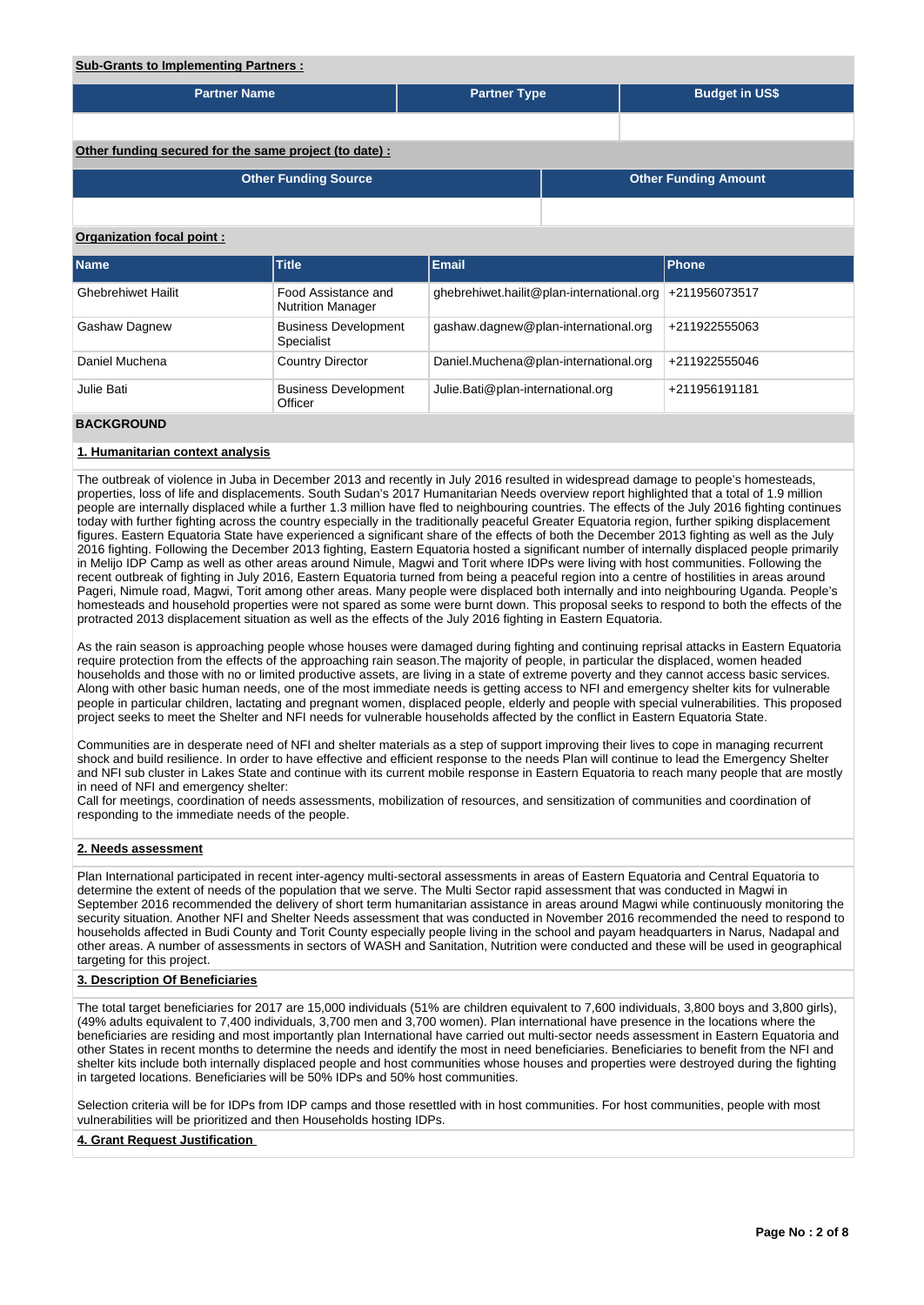Magwi in Eastern Equatoria have been affected by the conflict lately as clashes have been reported in the area causing displacement of thousands of people. These clashes claimed hundreds of civilian lives and displacement of thousands plus affecting lives and livelihoods of thousands of residents that needs serious attention and immediate response to the needs of IDPs and host communities to save their lives and protect their livelihoods.

Plan International participated in recent inter-agency multi-sectoral assessments in areas of Eastern Equatoria and Central Equatoria to determine the extent of needs of the population that we serve. The Multi Sector rapid assessment that was conducted in Magwi in September 2016 recommended the delivery of short term humanitarian assistance in areas around Magwi while continuously monitoring the security situation. Another NFI and Shelter Needs assessment that was conducted in November 2016 recommended the need to respond to households affected in Budi County and Torit County especially people living in the school and payam headquarters in Narus, Nadapal and other areas. A number of assessments in sectors of WASH and Sanitation, Nutrition were conducted and these will be used in geographical targeting for this project.

Through this project, we intend to reach a total number of 15,000 beneficiaries with NFI and shelter materials. Plan international has the required capacity in terms of staffing and infrastructure based in this location to implement this project.

### **5. Complementarity**

This project will be implemented in an area where Plan International has presence implementing livelihoods Project and hence the compliment the efforts being taken to improve the lives of the population

### **LOGICAL FRAMEWORK**

### **Overall project objective**

The overall objective of the project is to facilitate provision of NFIs and Emergency shelter to the most in need of assistance and protection IDPs in the host community in Magwi, Eastern Equatoria State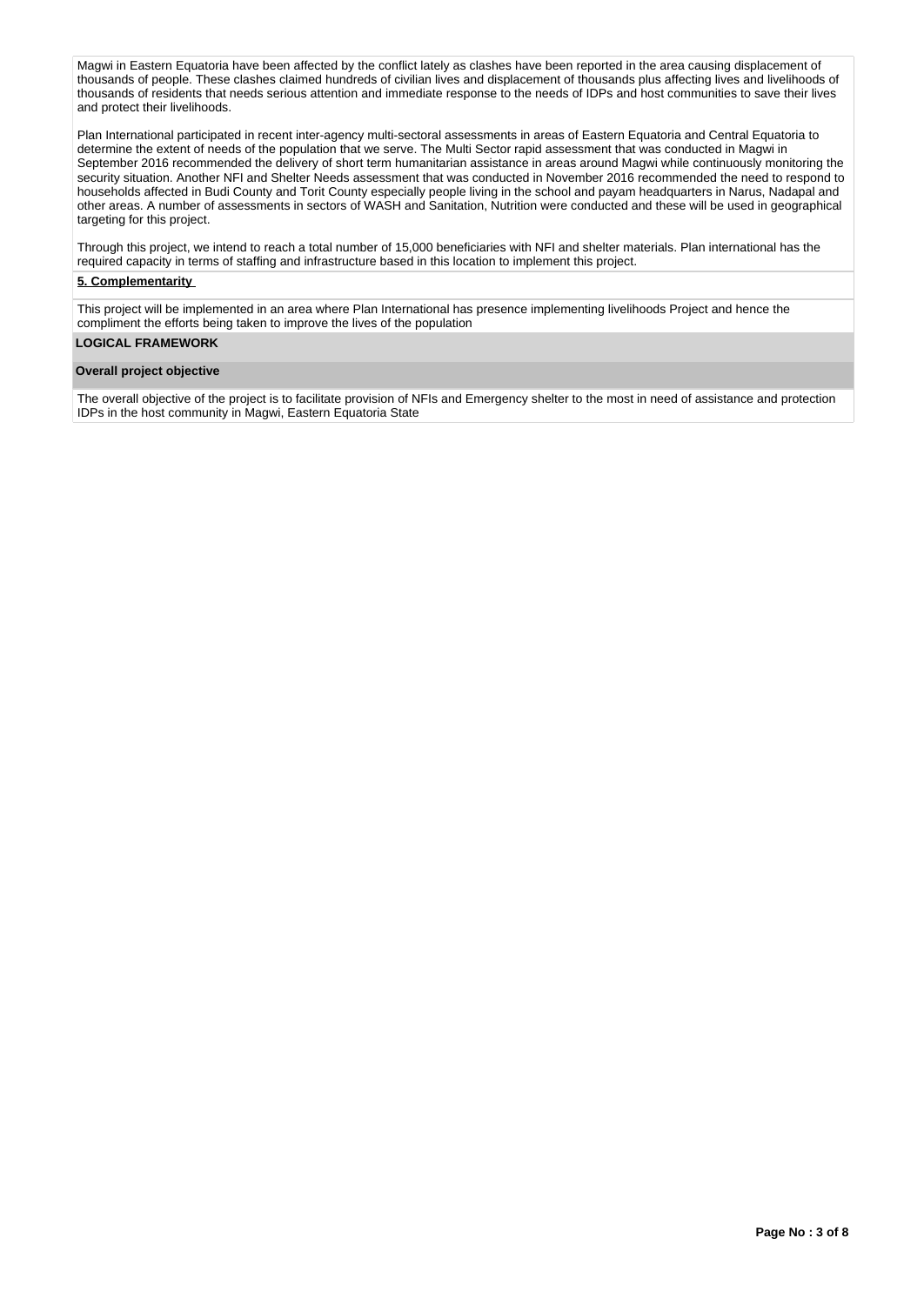| <b>NON FOOD ITEMS AND EMERGENCY SHELTER</b>                                                                                             |                                                                                                      |                                 |  |  |  |  |  |
|-----------------------------------------------------------------------------------------------------------------------------------------|------------------------------------------------------------------------------------------------------|---------------------------------|--|--|--|--|--|
| <b>Cluster objectives</b>                                                                                                               | <b>Strategic Response Plan (SRP) objectives</b>                                                      | <b>Percentage of activities</b> |  |  |  |  |  |
| Provide life-saving non-food items and<br>emergency shelter to newly displaced people<br>in greatest need of assistance and protection. | SO1: Save lives and alleviate the suffering of<br>those most in need of assistance and<br>protection | 100                             |  |  |  |  |  |
|                                                                                                                                         |                                                                                                      |                                 |  |  |  |  |  |

**Contribution to Cluster/Sector Objectives :** The project will contribute significantly in addressing the shelter and NFI needs of 15,000 people of the most vulnerable people in Magwi, Eastern Equatoria State. The NFI and Emergency Shelter project will be a key to support the most in need families and individuals by supporting them to have reasonable shelters with the provision of locally available materials such as poles and bamboos when needed and provision of NFI kits.

# **Outcome 1**

Deliver NFIs and/or Shelter materials to 2500 HH (15,000 Individuals) of IDPs and/or host communities in Magwi, former Eastern Equatoria State

# **Output 1.1**

### **Description**

NFIs and Shelter received from the pipeline (IOM) and distributed to IDPs and host communities in Magwi in Eastern Equatoria State

### **Assumptions & Risks**

All the NFI kits would be distributed on time to the intended beneficiaries expecting improved security situation in the locations. The risk is delays of distribution of kits due to insecurity and pipeline breakage.

#### **Indicators**

|                              |                                                             |                                                                                                 |            | <b>End cycle beneficiaries</b> |                   |           | End<br>cycle  |
|------------------------------|-------------------------------------------------------------|-------------------------------------------------------------------------------------------------|------------|--------------------------------|-------------------|-----------|---------------|
| Code                         | <b>Cluster</b>                                              | <b>Indicator</b>                                                                                | <b>Men</b> | <b>Women</b>                   | <b>Boys</b> Girls |           | <b>Target</b> |
| Indicator 1.1.1              | NON FOOD ITEMS AND<br><b>EMERGENCY SHELTER</b>              | [Frontline] Number of people served with NFI                                                    | 3,700      | 3,700                          | 3,80<br>0         | 3,80<br>0 | 15,000        |
|                              |                                                             | <b>Means of Verification:</b> NFI distribution reports and post distribution monitoring reports |            |                                |                   |           |               |
| Indicator 1.1.2              | NON FOOD ITEMS AND<br><b>EMERGENCY SHELTER</b>              | [Frontline] Number of assessments conducted                                                     |            |                                |                   |           | 1             |
|                              | <b>Means of Verification: Assessment report</b>             |                                                                                                 |            |                                |                   |           |               |
| <b>Activities</b>            |                                                             |                                                                                                 |            |                                |                   |           |               |
| Activity 1.1.1               |                                                             |                                                                                                 |            |                                |                   |           |               |
|                              | Recruitment and Orientation of new Staff                    |                                                                                                 |            |                                |                   |           |               |
| Activity 1.1.2               |                                                             |                                                                                                 |            |                                |                   |           |               |
|                              | Community Mobilization/consultation                         |                                                                                                 |            |                                |                   |           |               |
| Activity 1.1.3               |                                                             |                                                                                                 |            |                                |                   |           |               |
| <b>Needs Assessment</b>      |                                                             |                                                                                                 |            |                                |                   |           |               |
| Activity 1.1.4               |                                                             |                                                                                                 |            |                                |                   |           |               |
|                              | Identification and registration of Beneficiaries            |                                                                                                 |            |                                |                   |           |               |
| Activity 1.1.5               |                                                             |                                                                                                 |            |                                |                   |           |               |
|                              | Collection and transportation of ES/NFI materials to states |                                                                                                 |            |                                |                   |           |               |
| Activity 1.1.6               |                                                             |                                                                                                 |            |                                |                   |           |               |
| Distribution of ES/NFI items |                                                             |                                                                                                 |            |                                |                   |           |               |
| Activity 1.1.7               |                                                             |                                                                                                 |            |                                |                   |           |               |
|                              | Monitoring including post distribution monitoring           |                                                                                                 |            |                                |                   |           |               |
| Activity 1.1.8               |                                                             |                                                                                                 |            |                                |                   |           |               |
| Reporting                    |                                                             |                                                                                                 |            |                                |                   |           |               |
| <b>Additional Targets:</b>   |                                                             |                                                                                                 |            |                                |                   |           |               |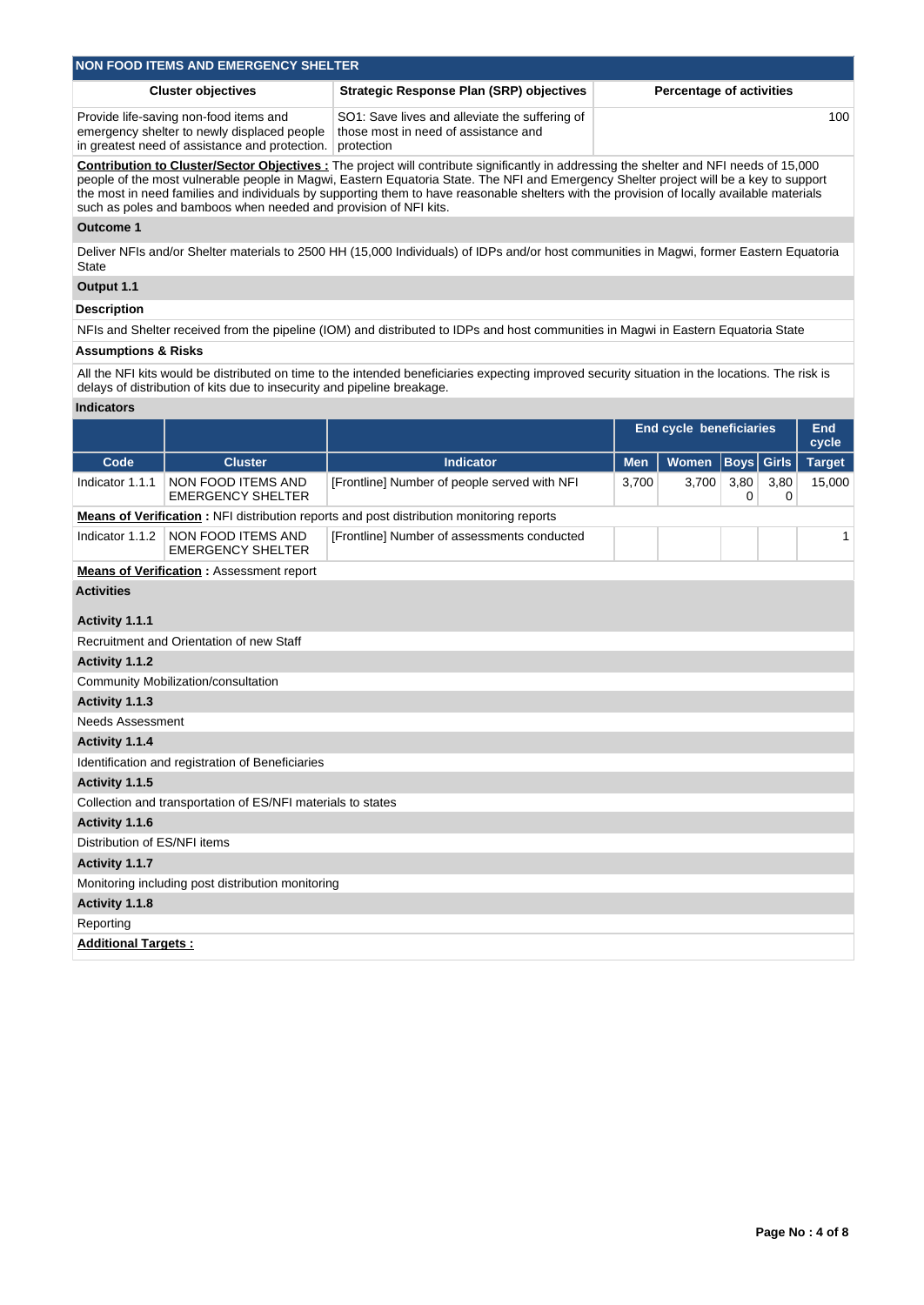# **Monitoring & Reporting plan**

A monitoring and reporting framework will be developed for this project to fall within Plan International's emergency response plan where the performance of this project will be tracked. A rapid assessment and beneficiary registration exercise will be conducted for this project to ascertain both beneficiary needs and caseload for NFIs. A sample of registered beneficiaries will be verified to test targeting efficiency and possibly detect other registration challenges. This will be used to refine the beneficiary registers. During NFi distributions, process monitoring and exit interviews will be conducted to assess the quality of the distribution process and gather quick feedback from beneficiaries. Similarly a complaints and feedback system will be established at each distribution through help desks and mobile contacts. A post distribution monitoring assessment will also be done with a sample of NFI beneficiaries to assess beneficiary use and satisfaction with NFI kits provided. Communities will participate in the monitoring process in different ways including being members of help desks, Post distribution monitoring interviewing participation as enumerators and participation in household sampling as well as joint monitoring with community leadership and RRC.

#### **Workplan**

| Activitydescription                                                         | Year | $\blacktriangleleft$ | $\overline{2}$ | 3 | 4 | 5        | 6            | 7   | 8   | 9   | $10$ 11 12 |  |
|-----------------------------------------------------------------------------|------|----------------------|----------------|---|---|----------|--------------|-----|-----|-----|------------|--|
| Activity 1.1.1: Recruitment and Orientation of new Staff                    | 2017 |                      |                |   | Χ |          |              |     |     |     |            |  |
| Activity 1.1.2: Community Mobilization/consultation                         | 2017 |                      |                |   | Χ |          |              |     |     |     |            |  |
| Activity 1.1.3: Needs Assessment                                            | 2017 |                      |                |   | X | ΙX.      | $\mathsf{X}$ | X.  | ΙX  |     |            |  |
| Activity 1.1.4: Identification and registration of Beneficiaries            | 2017 |                      |                |   | X | ΙX.      | $\mathsf{X}$ | IX. | ΙX  |     |            |  |
| Activity 1.1.5: Collection and transportation of ES/NFI materials to states | 2017 |                      |                |   | X | $\times$ |              |     |     |     |            |  |
| Activity 1.1.6: Distribution of ES/NFI items                                | 2017 |                      |                |   |   | X        | X.           | X.  | ΙX. | ΙX. |            |  |
| Activity 1.1.7: Monitoring including post distribution monitoring           | 2017 |                      |                |   |   | X        | X.           | X.  | ΙX. | ΙX. |            |  |
| Activity 1.1.8: Reporting                                                   | 2017 |                      |                |   |   | X        | X            | X   | X   | ΙX  |            |  |
|                                                                             |      |                      |                |   |   |          |              |     |     |     |            |  |

# **OTHER INFO**

### **Accountability to Affected Populations**

Plan international is keen to make the community and people affected by crisis participate in decisions that affect them. This means that a mechanism will be put in place for the beneficiaries to raise their complaint and whenever it is possible they are addressed. A feedback mechanism will be put in place for the community to tell us what they think about the project, what they like and their reservations and how they would like us to improve. This will be achieved by establishing a complaint desk during our distribution and other activities. Committees will be set in all the location of our work to hear from the community members who feel more comfortable talking to their own community members and in turn convey the message to our staff.

#### **Implementation Plan**

This project will be implemented by Plan international in Magwi of Eastern Equatoria state. Once the recruitment of key staff is completed, Plan international will embark on community mobilization process to sensitize the community about the importance of the project, this will be done in collaboration with the local authorities and local chiefs with active participation of the community members so that they own the project. After the mobilization process is done, a routine needs assessment will kick off to inform decision making and the identification of beneficiaries which in turn will be registered, after the registration of the beneficiaries, a verification exercise will be carried out to ensure that that these are the intended beneficiaries. When verification is done, ES/NFI items will be transported to the distribution sites where they will finally be distributed to the intended beneficiaries. When the distribution is done, a distribution report will be generated and shared.

### **Coordination with other Organizations in project area**

**Name of the organization Areas/activities of collaboration and rationale** 

#### **Environment Marker Of The Project**

#### **Gender Marker Of The Project**

2a-The project is designed to contribute significantly to gender equality

#### **Justify Chosen Gender Marker Code**

The project will use an assessment and prioritization tool primarily to targeting to maximum inclusion of vulnerable women and adolescent girls. Promotion of Emergency Shelter and NFI provision to the most needy will be proactively pursued through coordinated interagency response. Overall beneficiary selection will be made with the active participation of women and adolescent girls as groups to minimize the influence of men/chiefs due to culture and power relations. The project will take affirmative action to increase women's participation and membership in the management of the distribution of Emergency Shelter/ NFI materials.

### **Protection Mainstreaming**

Protection of all people affected and at risk does inform our program decision making and response including engagement with local authorities. It is central to our preparedness efforts as part of immediate and lifesaving activities and throughout the duration of our project and beyond. In practical terms this means identifying who is at risk, how and why at the very outset of our project and therefore taking into account vulnerabilities that underlie this risks including those experienced by men, women, boys and girls and groups such as internally displaced people, older people, people with disabilities and people with special needs.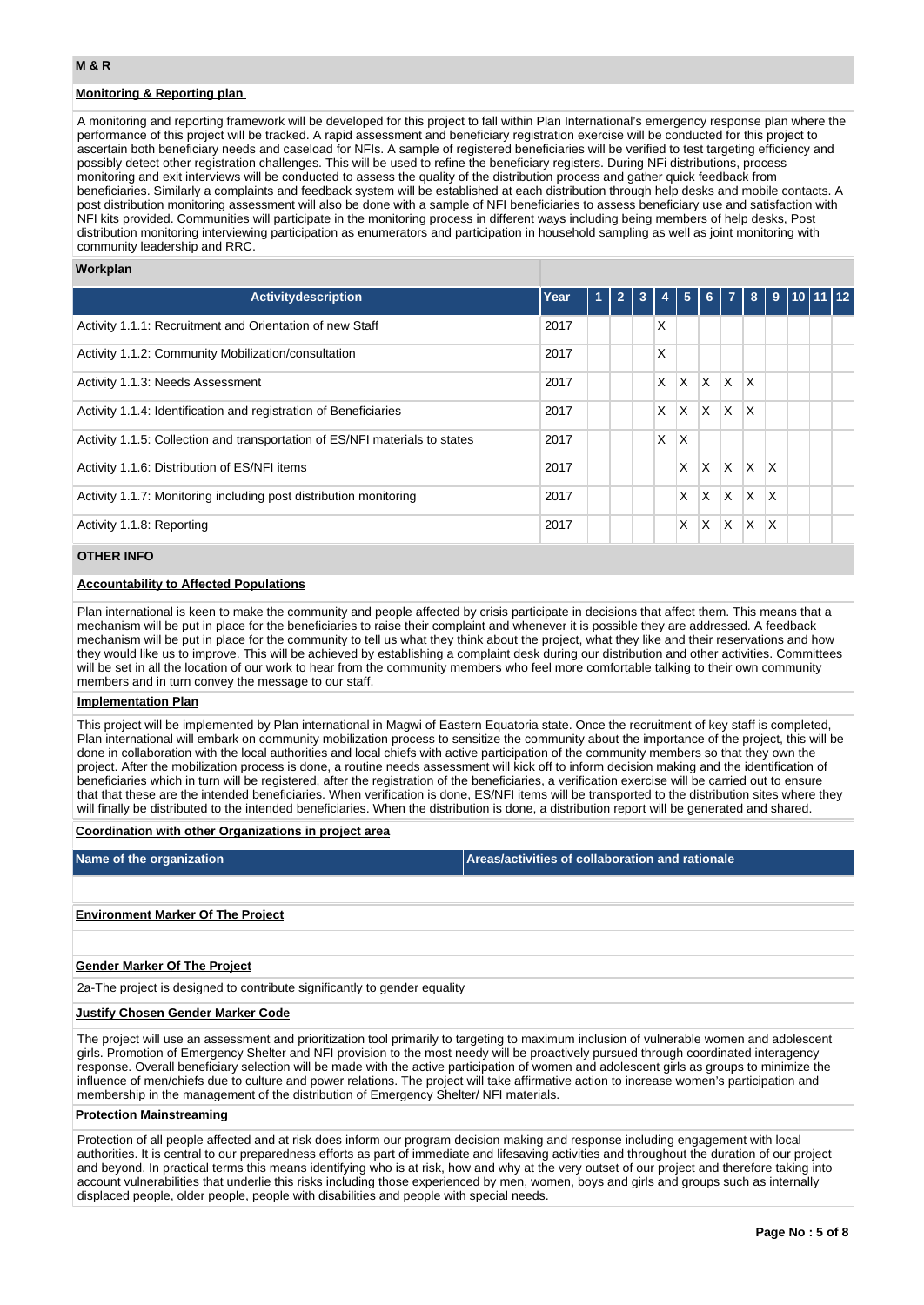# **Country Specific Information**

# **Safety and Security**

Plan International has field offices in Yei, Torit, Magwi, Nimule and Kapoeta that continuously monitoring and sharing security updates with the Country Office Security and Safety Coordinator and Country Management Team to ensure secure and safe implementation of the project.

# **Access**

Plan International has air access through Nimule and road access from Juba to Magwi. At this time, insecurity is high on the road to Magwi from Juba. However, Plan International monitors the situation on daily bases through Plan International field offices in Magwi, Torit and Nimule.

### **BUDGET**

| Code | <b>Budget Line Description</b>                                                                                                                                                               |   | $D/S$ Quantity | <b>Unit</b><br>cost    | <b>Duration</b><br><b>Recurran</b><br>ce | $\frac{9}{6}$<br>charged<br>to CHF | <b>Total Cost</b> |
|------|----------------------------------------------------------------------------------------------------------------------------------------------------------------------------------------------|---|----------------|------------------------|------------------------------------------|------------------------------------|-------------------|
|      | <b>Staff and Other Personnel Costs</b>                                                                                                                                                       |   |                |                        |                                          |                                    |                   |
| 1.1  | Emergency Response Manager (International)<br>D                                                                                                                                              |   | 1 <sup>1</sup> | 11,44<br>1.00          | 6                                        | 7.00                               | 4,805.22          |
|      | Overall responsible for running of the project and sharing reports and updates with Plan Management. Unit cost derived from job<br>grade (E)                                                 |   |                |                        |                                          |                                    |                   |
| 1.2  | ES/NFI Coordinator (National staff)                                                                                                                                                          | D |                | $1 \mid 2,000$<br>.00  | 6                                        | 100.00                             | 12,000.00         |
|      | The focal person for the project including proposal development and overseeing implementation, timely updates, reporting and<br>coordinating with partners. Unit cost based on job grade (D) |   |                |                        |                                          |                                    |                   |
| 1.3  | Security Manager(International)                                                                                                                                                              | S |                | $1 \mid 12,40$<br>1.00 | 6                                        | 5.00                               | 3,720.30          |
|      | Monitoring security and advising accordingly on safety of staff and property. Unit cost based on job grade (E)                                                                               |   |                |                        |                                          |                                    |                   |
| 1.4  | Country Finance Manager (International)                                                                                                                                                      | S |                | 1 12,20<br>8.00        | 6                                        | 5.00                               | 3,662.40          |
|      | Overseeing financial management of the project. Unit cost derived from job grade (E)                                                                                                         |   |                |                        |                                          |                                    |                   |
| 1.5  | <b>Business Development Specialist (International)</b>                                                                                                                                       | S | 1 <sup>1</sup> | 12,20<br>8.00          | 6                                        | 5.00                               | 3,662.40          |
|      | Ensuring project is implemented in line with donor compliance and in line with plan procedures. Job grade (E) determines the unit<br>cost.                                                   |   |                |                        |                                          |                                    |                   |
| 1.6  | Head of Programs                                                                                                                                                                             | D |                | $1 \mid 12.72$<br>3.00 | 6                                        | 5.00                               | 3.816.90          |
|      | Overseeing quality of project implementation at Senor Management level. Unit cost derived from job grade (E)                                                                                 |   |                |                        |                                          |                                    |                   |
| 1.7  | <b>Procurement Officer</b>                                                                                                                                                                   | S |                | $1 \mid 2,293$<br>.00. | 6                                        | 5.00                               | 687.90            |
|      | Ensuring procurement of seeds and tools for this project. Unit cost based on job grade (C)                                                                                                   |   |                |                        |                                          |                                    |                   |
| 1.8  | Ass, Grants Accountant                                                                                                                                                                       | D |                | $1 \mid 2,293$<br>.00  | 6                                        | 5.00                               | 687.90            |
|      | Ensuring payments and financial control of this project and submitting financial reports to the donor. Unit cost derived from job<br>grade (C)                                               |   |                |                        |                                          |                                    |                   |
| 1.9  | Security quards in Field Officer                                                                                                                                                             | D |                | 4 611.0<br>0           | 6                                        | 5.00                               | 733.20            |
|      | Ensuring safety of field offices and project items. Unit cost based on job grade (A)                                                                                                         |   |                |                        |                                          |                                    |                   |
| 1.10 | Cleaner                                                                                                                                                                                      | D |                | 2 400.0<br>0           | 6                                        | 10.00                              | 480.00            |
|      | Ensuring support services in the field offices. Job grade determines the unit cost.                                                                                                          |   |                |                        |                                          |                                    |                   |
| 1.11 | <b>ES/NFI Officiers</b>                                                                                                                                                                      | D |                | $2 \mid 2,293$<br>.00  | 6                                        | 100.00                             | 27,516.00         |
|      | Will manage and guide the day today implementation activities of this project. Unit cost derived from salary grade (C)                                                                       |   |                |                        |                                          |                                    |                   |
| 1.12 | <b>Drivers</b>                                                                                                                                                                               | D |                | $2 \mid 1,098$<br>.00  | 6                                        | 10.00                              | 1,317.60          |
|      | Facilitating transportation of project staff and materials. Unit cost derived from job grade (B)                                                                                             |   |                |                        |                                          |                                    |                   |
|      | <b>Section Total</b>                                                                                                                                                                         |   |                |                        |                                          |                                    | 63,089.82         |
|      | Supplies, Commodities, Materials                                                                                                                                                             |   |                |                        |                                          |                                    |                   |
| 2.1  | Transportation of ES materials and NFIs kits to distribution to<br>state                                                                                                                     | D |                | 1 5,000<br>.00         | 4                                        | 100.00                             | 20,000.00         |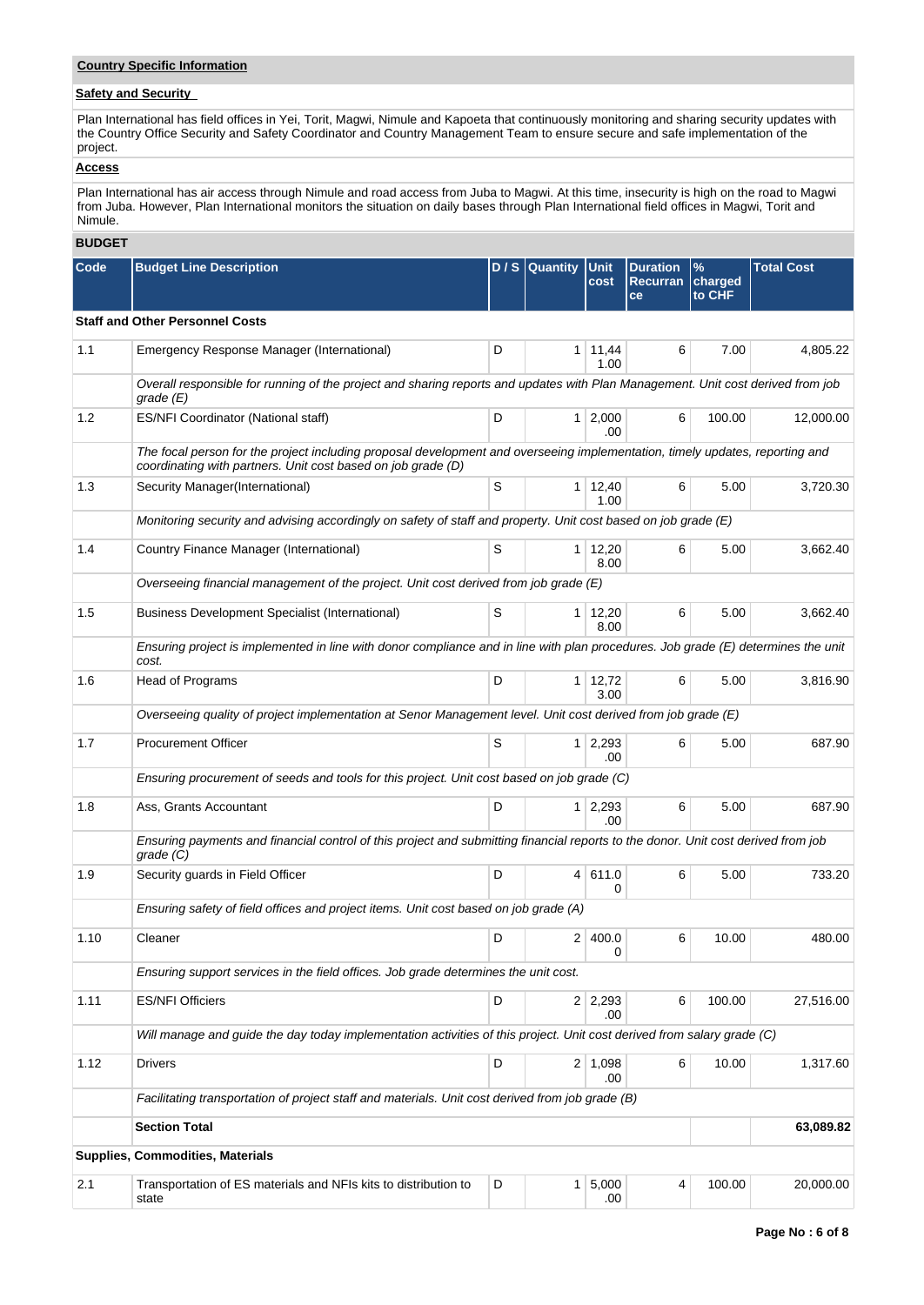|               | Unit cost estimated based on the current transportation cost obtained from procurement department.                                                                     |        |                |                |              |        |           |  |  |  |  |
|---------------|------------------------------------------------------------------------------------------------------------------------------------------------------------------------|--------|----------------|----------------|--------------|--------|-----------|--|--|--|--|
| 2.2           | 800.0<br><b>Needs Assessment</b><br>D<br>6<br>100.00<br>1<br>0                                                                                                         |        |                |                |              |        |           |  |  |  |  |
|               | Costs such as transportation, water and meals for community members and project staff.                                                                                 |        |                |                |              |        |           |  |  |  |  |
| 2.3           | Community mobilization and sensitization                                                                                                                               | 100.00 | 1,500.00       |                |              |        |           |  |  |  |  |
|               | Costs related to community mobilization such as transport, meals and water for beneficiaries and staff.                                                                |        |                |                |              |        |           |  |  |  |  |
| 2.4           | Post Distribution Monitoring and Evaluation                                                                                                                            | D      | 1 <sup>1</sup> | 1,000<br>.00   | 2            | 100.00 | 2,000.00  |  |  |  |  |
|               | Session with stakeholders to evaluate the project. (transport costs, meals and hall hire for the meeting)                                                              |        |                |                |              |        |           |  |  |  |  |
| 2.5           | Visibility and Communication materials                                                                                                                                 | D      |                | 2   500.0<br>0 | $\mathbf{1}$ | 100.00 | 1,000.00  |  |  |  |  |
|               | This is estimated for visibility materials such as banners, brochures and newspaper publications. Current prices determined this<br>estimation.                        |        |                |                |              |        |           |  |  |  |  |
|               | <b>Section Total</b>                                                                                                                                                   |        |                |                |              |        | 29,300.00 |  |  |  |  |
| Equipment     |                                                                                                                                                                        |        |                |                |              |        |           |  |  |  |  |
| 3.1           | Communication equipment (Mobile phones & air time)                                                                                                                     | D      |                | 2 500.0<br>0   | $\mathbf{1}$ | 100.00 | 1,000.00  |  |  |  |  |
|               | Purchase of 2 mobile phones for NFI officers plus airtime for all direct project staff for facilitation and coordination. Estimated<br>based on current market prices. |        |                |                |              |        |           |  |  |  |  |
|               | <b>Section Total</b>                                                                                                                                                   |        |                |                |              |        | 1,000.00  |  |  |  |  |
| <b>Travel</b> |                                                                                                                                                                        |        |                |                |              |        |           |  |  |  |  |
| 5.1           | Local Travel Cost (Accommodation & Per Diem) at Field sites                                                                                                            | D      | $\vert$        | 500.0<br>O     | 4            | 100.00 | 8,000.00  |  |  |  |  |
|               | Accommodation, meals and other related costs when staff travel to the field. Estimated for 4 staff based on current fares.                                             |        |                |                |              |        |           |  |  |  |  |
| 5.2           | Local flight to field locations                                                                                                                                        | D      | 4              | 500.0<br>0     | 6            | 100.00 | 12,000.00 |  |  |  |  |
|               | Estimated for 4 staff to travel to field locations based on current flight fares.                                                                                      |        |                |                |              |        |           |  |  |  |  |
|               | <b>Section Total</b>                                                                                                                                                   |        |                |                |              |        | 20,000.00 |  |  |  |  |
|               | <b>General Operating and Other Direct Costs</b>                                                                                                                        |        |                |                |              |        |           |  |  |  |  |
| 7.1           | Vehicle maintenance and service (50%)                                                                                                                                  | D      | 1              | 1,200<br>.00   | 6            | 50.00  | 3,600.00  |  |  |  |  |
|               | Estimated from the on going experience cost-sharing with Plan                                                                                                          |        |                |                |              |        |           |  |  |  |  |
| 7.2           | Fuel and Oils for Generator/Vehicle/Motorbikes                                                                                                                         | D      | $\mathbf{1}$   | 1,000<br>.00   | 6            | 50.00  | 3,000.00  |  |  |  |  |
|               | 1 drum estimated per month at 1\$ per ltr.                                                                                                                             |        |                |                |              |        |           |  |  |  |  |
| 7.3           | <b>Field Office Running Cost</b>                                                                                                                                       | D      | $\mathbf{1}$   | 500.0<br>0     | 6            | 50.00  | 1,500.00  |  |  |  |  |
|               | Costs of water, sewerage, garbage etc.                                                                                                                                 |        |                |                |              |        |           |  |  |  |  |
| 7.4           | Stationaries and Office supplies                                                                                                                                       | D      | $\mathbf{1}$   | 500.0<br>0     | 6            | 50.00  | 1,500.00  |  |  |  |  |
|               | Costs of stationeries and others estimated from on going payments.                                                                                                     |        |                |                |              |        |           |  |  |  |  |
| 7.5           | 385.0<br>6<br>Other communication related services-internet<br>D<br>$\mathbf{1}$<br>50.00<br>1,155.00<br>0                                                             |        |                |                |              |        |           |  |  |  |  |
|               | Estimated based on Plans previous payment to service provider.                                                                                                         |        |                |                |              |        |           |  |  |  |  |
| 7.6           | Bank transfer charges                                                                                                                                                  | D      | $\mathbf{1}$   | 200.0<br>0     | 6            | 100.00 | 1,200.00  |  |  |  |  |
|               | Transfer costs at current bank estimations                                                                                                                             |        |                |                |              |        |           |  |  |  |  |
| 7.7           | Office Rent (Field Office)                                                                                                                                             | D      | 1 <sup>1</sup> | 1,000<br>.00   | 6            | 40.00  | 2,400.00  |  |  |  |  |